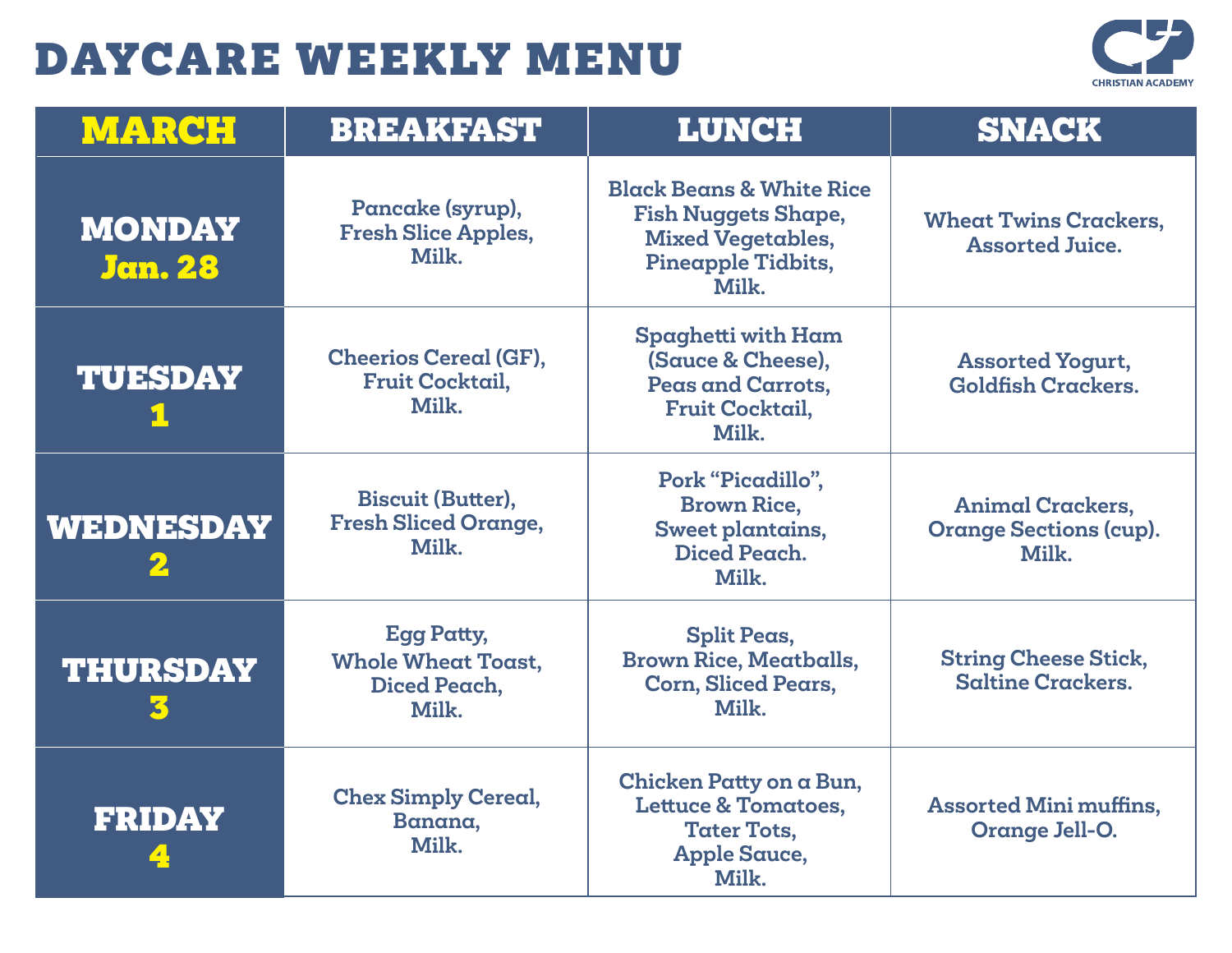

| <b>MARCH</b>          | <b>BREAKFAST</b>                                                | <b>LUNCH</b>                                                                                                  | <b>SNACK</b>                                          |
|-----------------------|-----------------------------------------------------------------|---------------------------------------------------------------------------------------------------------------|-------------------------------------------------------|
| <b>MONDAY</b>         | <b>French Toast Sticks (Syrup)</b><br>Diced Peach,<br>Milk.     | <b>Brown Rice, Black Beans,</b><br><b>Chicken Nuggets,</b><br>Diced Pears, Milk.                              | Rice Krispies (Individual),<br><b>Assorted Juice.</b> |
| <b>TUESDAY</b><br>8   | Cheese Quesadilla,<br>Pear, Milk.                               | <b>Macaroni with Meatballs,</b><br>(Cheese), Green Beans,<br>Garlic Bread, Fruit Cocktail,<br>Milk.           | <b>Ritz Crackers,</b><br><b>Fruit Sorbet.</b>         |
| WEDNESDAY             | <b>Assorted Mini Muffins,</b><br>Fruit Cocktail (cup),<br>Milk. | "Moro" Rice (Red Beans),<br><b>Breaded Fish Sticks,</b><br><b>Apple Sauce,</b><br>Milk.                       | <b>Cheese Crackers,</b><br>Milk.                      |
| <b>THURSDAY</b><br>10 | <b>Corn Flakes Cereal,</b><br><b>Orange Sections,</b><br>Milk.  | Rice with Baked Chicken.<br>Peas and Carrots,<br>Slice Peach,<br>Milk.                                        | <b>Cheese Slices,</b><br>Soft Tortilla.               |
| <b>FRIDAY</b>         | <b>Raising Mini Bagel,</b><br>(Cream Cheese)<br>Pear, Milk.     | Beef Patty on a Bun,<br><b>Lettuce &amp; Tomatoes,</b><br><b>Baked French Fries,</b><br>Diced Peach.<br>Milk. | <b>Goldfish Crackers,</b><br><b>Assorted Yogurt.</b>  |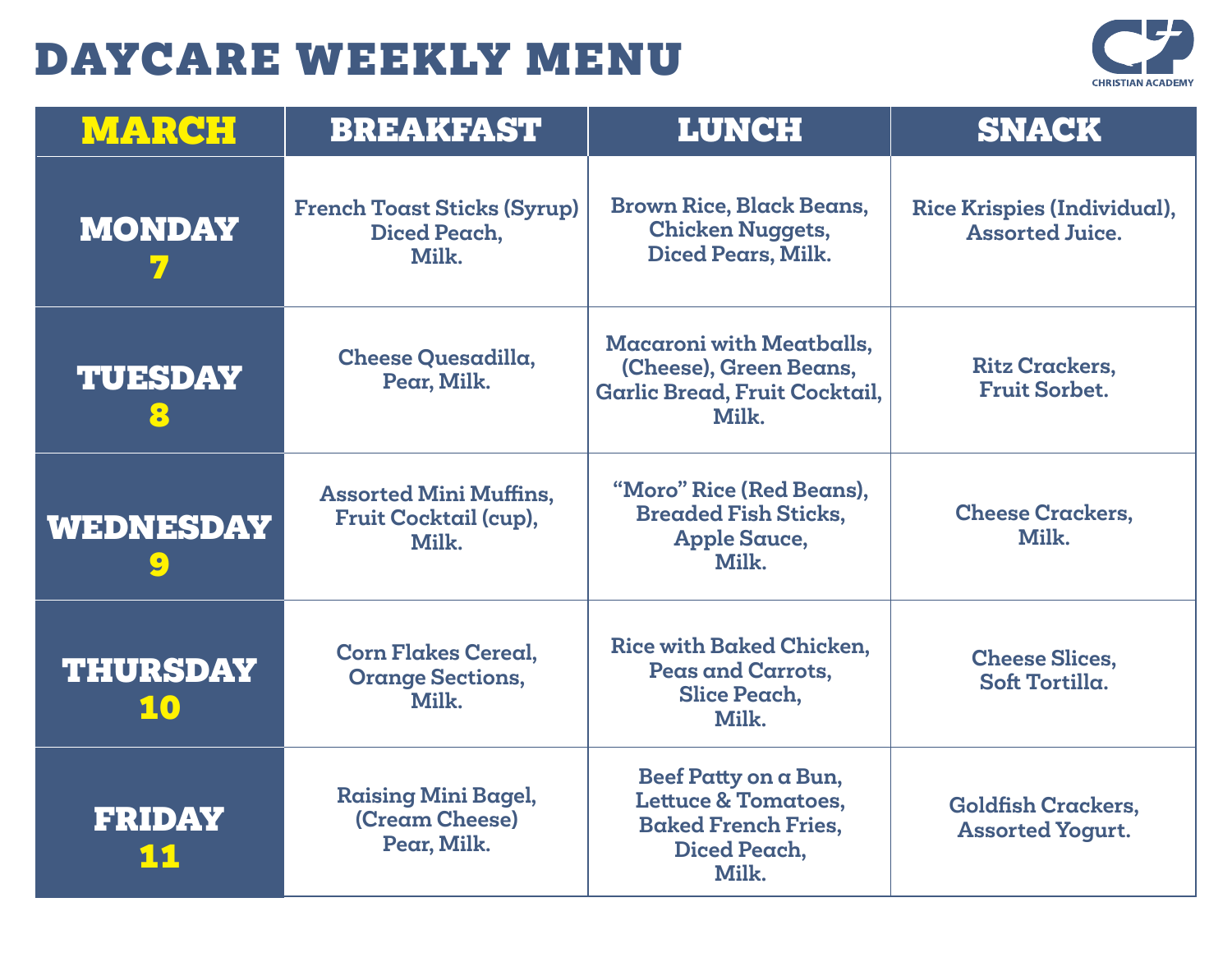

| <b>MARCH</b>          | <b>BREAKFAST</b>                                                      | <b>LUNCH</b>                                                                                                                   | <b>SNACK</b>                                                            |
|-----------------------|-----------------------------------------------------------------------|--------------------------------------------------------------------------------------------------------------------------------|-------------------------------------------------------------------------|
| <b>MONDAY</b><br>14   | Kaiser Roll (Butter),<br><b>Natural Pears,</b><br>Milk.               | Split Peas, Brown Rice,<br><b>Ground Beef,</b><br><b>Sliced Pears.</b><br>Milk.                                                | <b>Ritz Crackers,</b><br>Milk.                                          |
| <b>TUESDAY</b><br>15  | <b>Sliced Bread Toast (Butter)</b><br><b>Fresh Oranges,</b><br>Milk.  | Spaguetti with Sausage,<br>(Red Sauce & Cheese).<br><b>Green Beans,</b><br><b>Tropical Fruit Salad,</b><br>Milk.               | <b>Assorted Cookies,</b><br><b>Apple Sauce</b><br>(Individual Cups).    |
| WEDNESDAY<br>16       | <b>Cheese Omelet,</b><br><b>Bread Toast,</b><br>Diced Peach,<br>Milk. | Fish Patty on a Bun,<br>Tomatoes,<br><b>Baked Sweet Potatoes.</b><br>Pineaple Tibits,<br>Milk.                                 | <b>Cheese Crackers,</b><br>(Individual Bags),<br><b>Assorted Juice.</b> |
| <b>THURSDAY</b><br>17 | <b>Assorted Mini Muffin,</b><br><b>Sliced Apples,</b><br>Milk.        | "Congris" (Black Beans),<br><b>Chicken Tenders,</b><br>Diced Peach.<br>Milk.                                                   | <b>Animal Crackers,</b><br>Vanilla Pudding,<br><b>(Sugar Free)</b>      |
| <b>FRIDAY</b><br>18   | Mini Pancakes (Syrup),<br>Banana,<br>Milk.                            | Beef Tacos, Soft Tortilla,<br><b>Lettuce &amp; Diced Tomatoes,</b><br><b>Chedar Cheese,</b><br><b>Fruit Cocktail,</b><br>Milk. | <b>Fresh Sliced Apples,</b><br><b>Veggie Strings.</b>                   |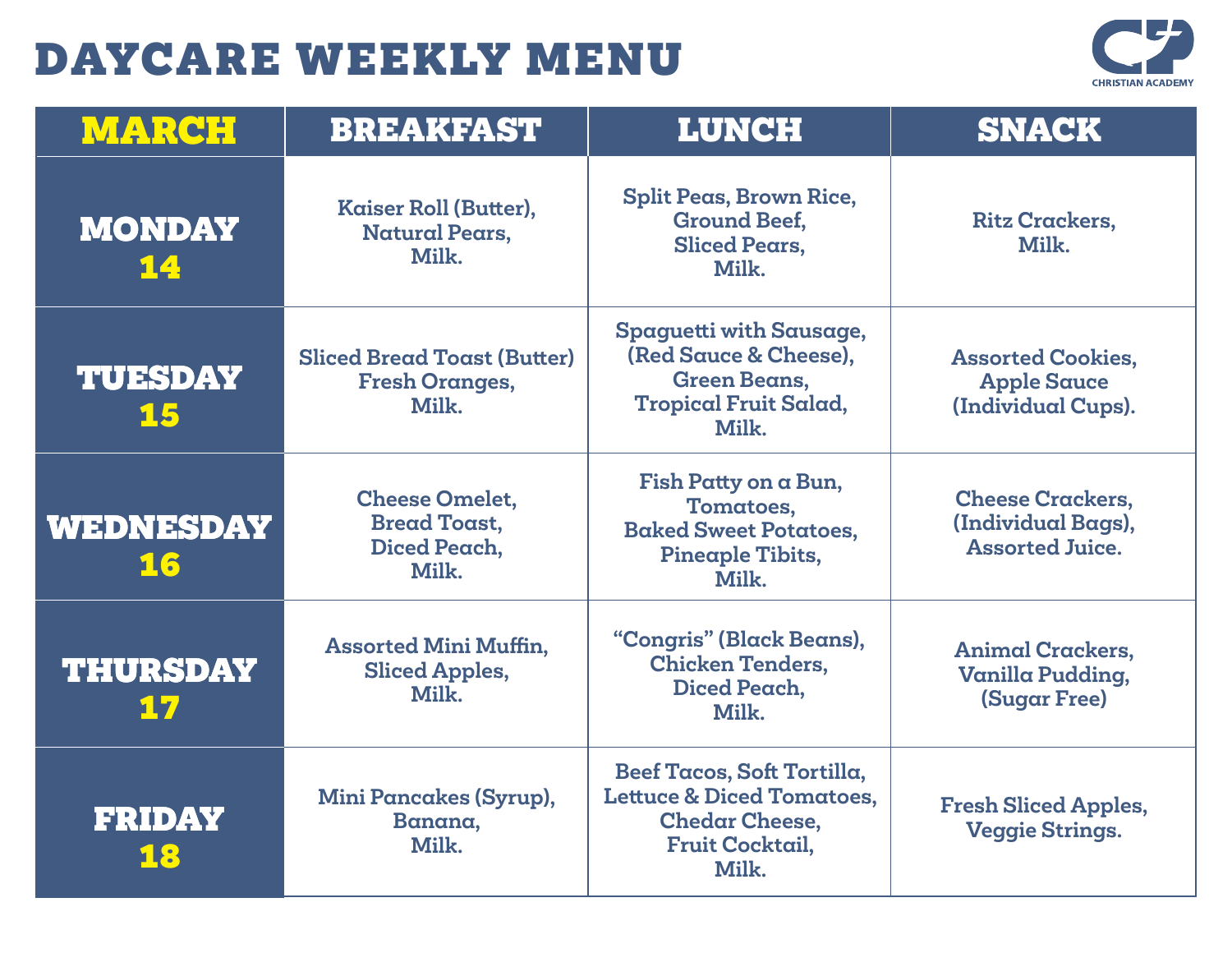

| <b>MARCH</b>          | <b>BREAKFAST</b>                                                                          | <b>LUNCH</b>                                                                                                                    | <b>SNACK</b>                                            |
|-----------------------|-------------------------------------------------------------------------------------------|---------------------------------------------------------------------------------------------------------------------------------|---------------------------------------------------------|
| <b>MONDAY</b><br>21   | <b>Waffles (Syrup),</b><br>Mix Fruit Cocktail (cup),<br>Milk.                             | <b>Black Beans, Brown Rice,</b><br>Diced Chicken,<br>Pineapple Tidbits,<br>Milk.                                                | <b>Cheese Stick Strings,</b><br><b>Wheat Crackers.</b>  |
| <b>TUESDAY</b><br>22  | <b>Cinnamon Raising Bagel,</b><br>(Cream Cheese),<br><b>Fresh Sliced Apples,</b><br>Milk. | <b>Brown Rice with</b><br>Ham and Corn,<br><b>Baked Chips,</b><br><b>Assorted Juice.</b>                                        | <b>Assorted Mini Muffins,</b><br>Milk.                  |
| WEDNESDAY<br>23       | <b>French Toast Sticks,</b><br>(Syrup), Diced Peach,<br>Milk.                             | Macaroni (Sauce and<br>Cheese),<br><b>Chicken Tenders.</b><br><b>Sliced Pears,</b><br>Milk.                                     | <b>Rice Krispies Treats,</b><br><b>Assorted Jell-O.</b> |
| <b>THURSDAY</b><br>24 | <b>Corn Flakes Cereal.</b><br>Mix Fruit Coktail,<br>Milk.                                 | Turkey Picadillo,<br><b>Brown Rice.</b><br><b>Beats and Carrots,</b><br><b>Diced Peaches,</b><br>Milk.                          | <b>Goldfish Crackers,</b><br><b>Apple Sauce.</b>        |
| <b>FRIDAY</b><br>25   | Kaiser Roll (Butter),<br>Banana,<br>Milk.                                                 | Chicken Patty on a Bun,<br><b>Lettuce and Tomatoes,</b><br><b>Bake Sweet Potatoes Fries,</b><br><b>Fruit Cocktail,</b><br>Milk. | <b>Assorted Pop Tarts,</b><br>Juice.                    |